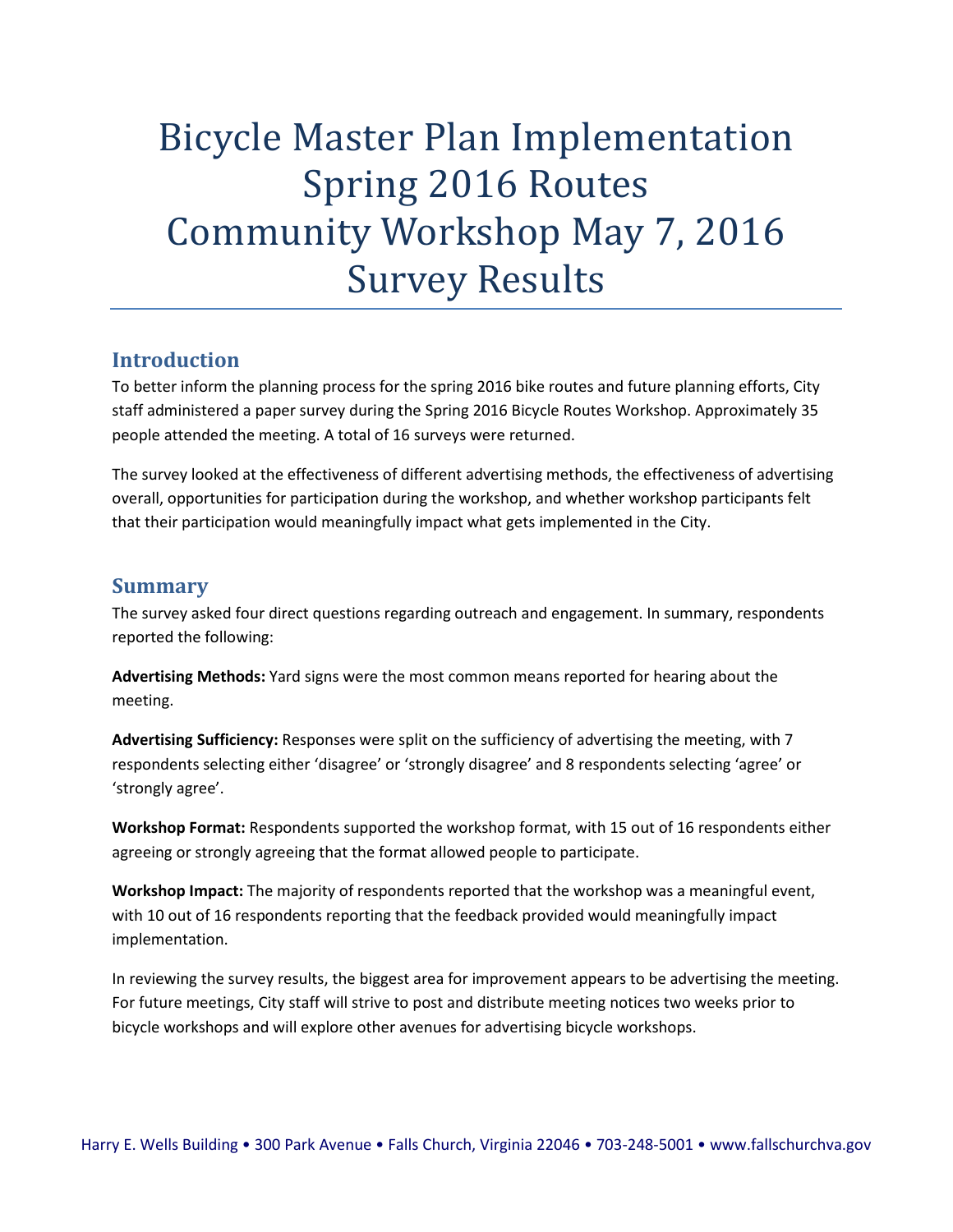## **Detailed Results**

## **Question 1: Advertising Methods:**

*How did you hear about the meeting? (Check all that apply)* 

Respondents most commonly reported that they had heard about the meeting because of a yard sign. The next most frequent means of hearing about the meeting included the City subscription email list, the Falls Church News Press, and word of mouth.

Other ways of hearing about the meeting included one walk by and one email from the Fairfax Alliance for Better Bicycling (FABB) email list.

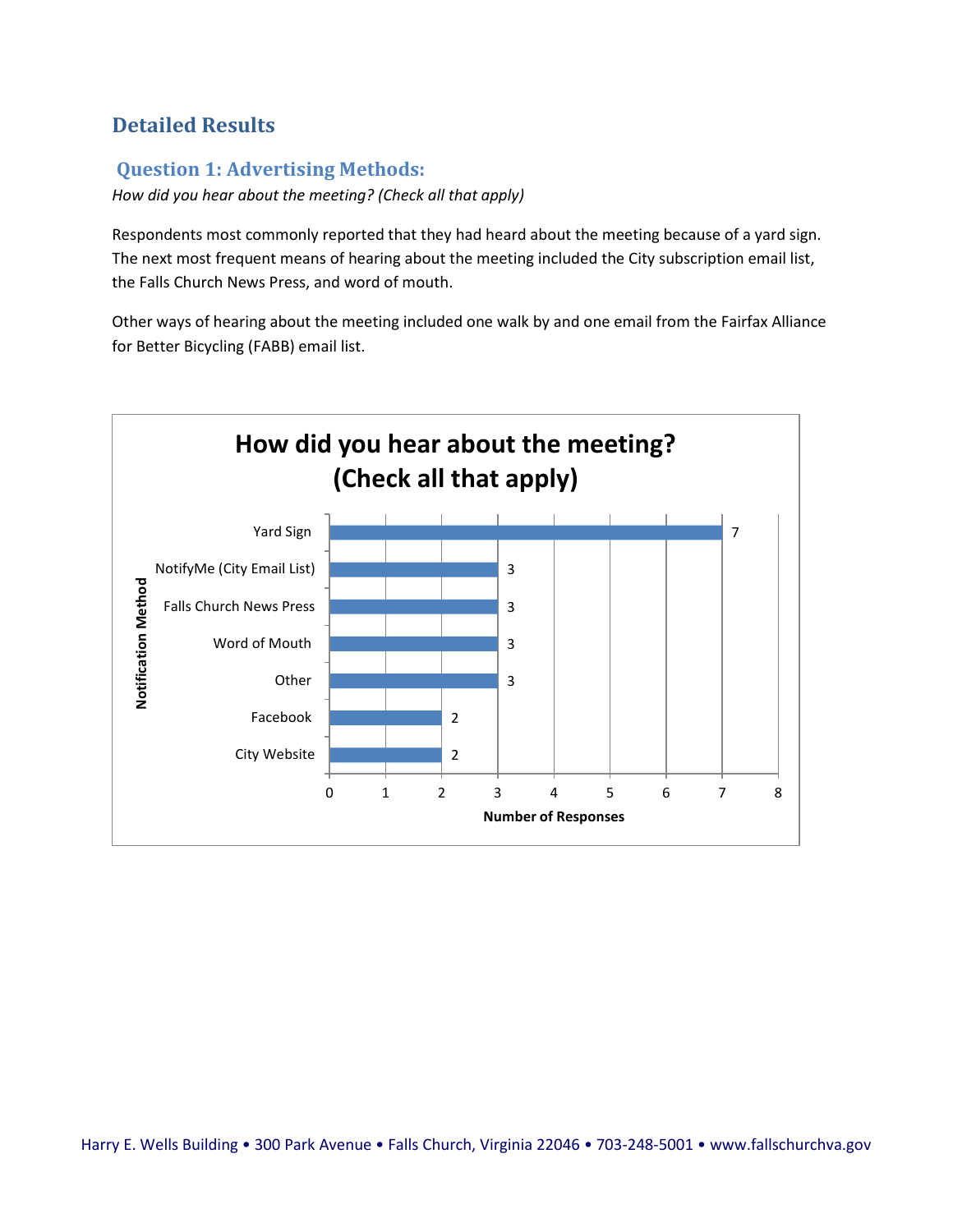### **Question 2: Advertising Sufficiency**

*Do you agree/disagree that the meeting was sufficiently advertised?* 

This question elicited the most disagreement among respondents. Responses were split almost 50/50 on whether the amount of advertising was sufficient. The City uses an overlapping set of tools to advertise meetings. On the one hand, that four respondents 'strongly agreed' that the meeting was sufficiently advertised implies that these tools are getting the word out. But on the other, that six respondents 'disagreed' that the meeting was sufficiently advertised implies that the tools are not providing a complete coverage of the community.

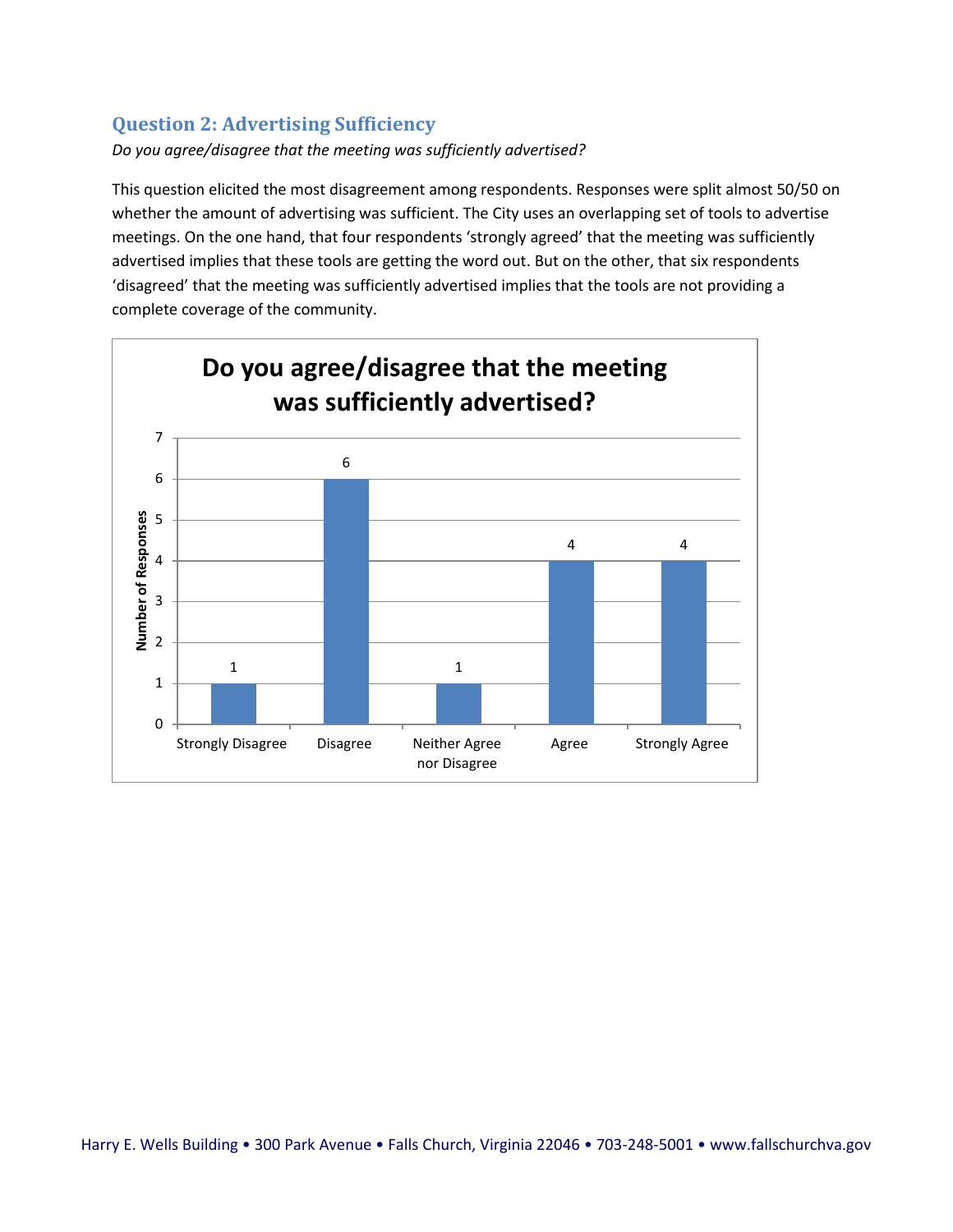#### **Question 3: Workshop Format**

*Do you agree/disagree that the workshop format allowed people to participate?*

These results serve as an endorsement for the workshop format. No respondents reported that the format did not allow them to participate and 9 respondents 'strongly agreed' that the format allowed people to participate. The public engagement strategy specified in the Bicycle Master Plan is built around the idea of engaging the community in designing bicycle facilities. The strong positive response rate indicates that the workshop format is a good tool for engaging the community.

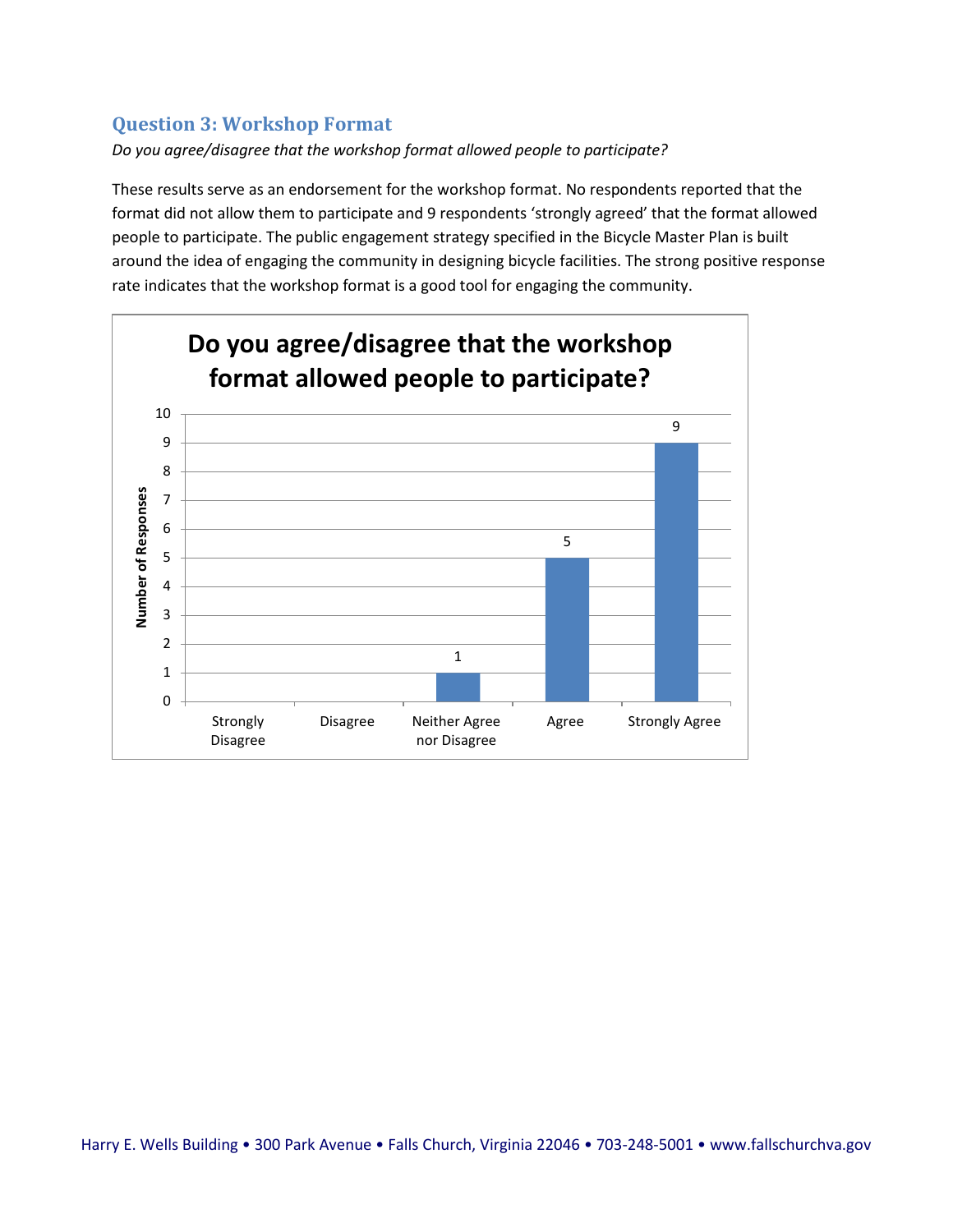#### **Question 4: Workshop Impact**

*Do you agree/disagree that the public feedback provided will meaningfully impact what gets implemented?* 

This question is asking respondents to make a prediction about the future. Respondents may answer from a number of different viewpoints, including whether they trust that staff was really listening and whether they feel confident that their particular viewpoints will be considered.

In total, 10 respondents 'agreed' or 'strongly agreed' that the public feedback would meaningfully impact implementation, and only 1 respondent 'disagreed'. These response rates indicate a favorable amount of trust in the public engagement process.